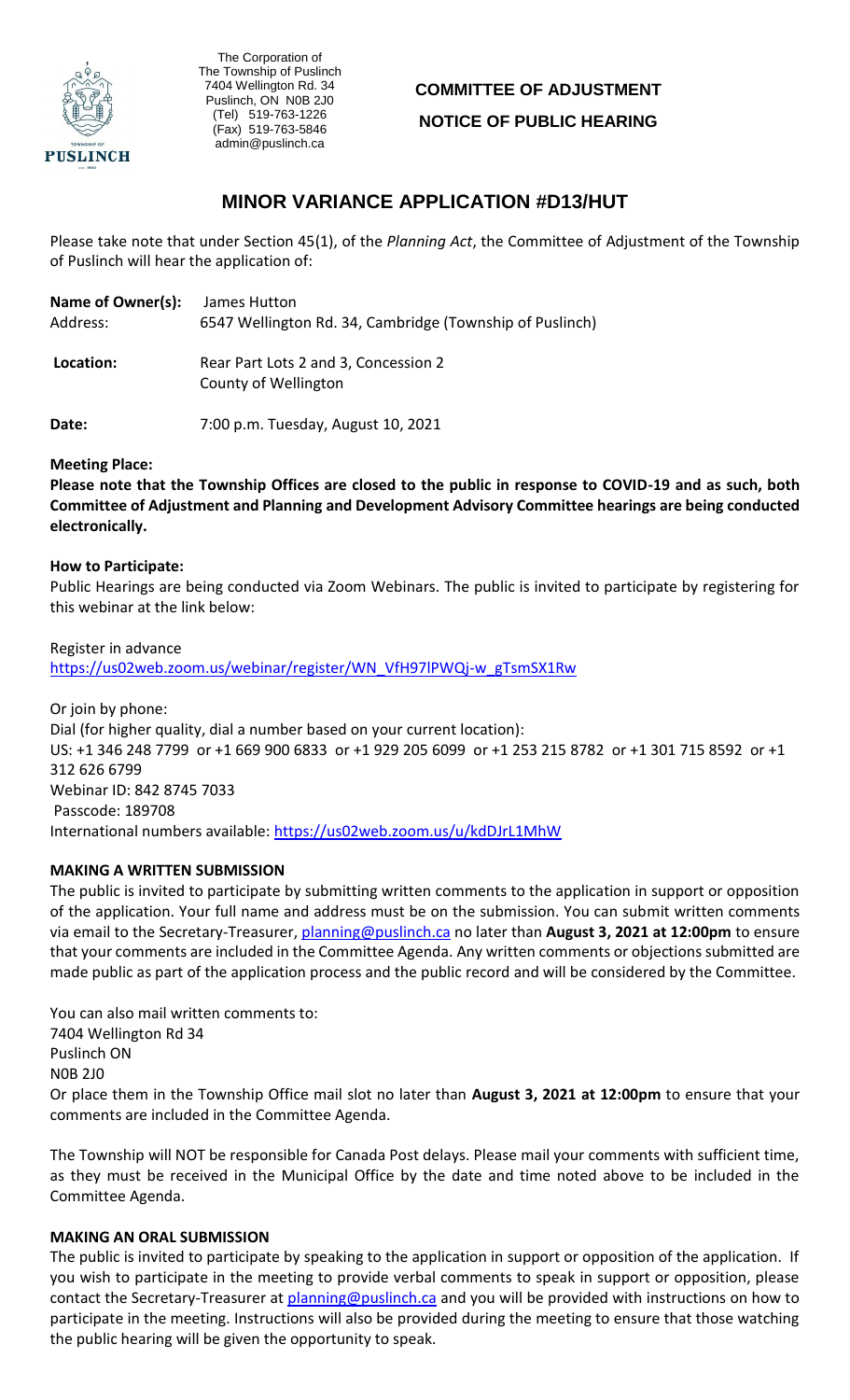## **Zone Requirements:** New Comprehensive Zoning By-law # 23-2018, as amended:

| <b>Section of By-law</b> | <b>Requirements</b>                    | Proposed                           |
|--------------------------|----------------------------------------|------------------------------------|
| Section 4.2(b)(i)        | Section 4.2(b)(i) Accessory Apartments | Requesting relief of Zoning By-law |
| Accessory                | The building is located within 15      | #23-2018, as amended, to permit    |
| Apartments               | metres of the single detached dwelling | a an accessory apartment to be     |
|                          | on the lot.                            | located 74 metres from the single  |
|                          |                                        | detached dwelling on the lot       |
|                          |                                        | instead of a maximum of 15         |
|                          |                                        | metres, as required.               |
|                          |                                        |                                    |
|                          |                                        |                                    |
|                          |                                        |                                    |
|                          |                                        |                                    |
|                          |                                        |                                    |

## **An aerial map is included below as part of this notice.**

This is a Public Hearing and if you are aware of any persons interested or affected by this application and who have not received a copy of this notice, you are hereby requested to inform them. Any person may attend the Public Hearing to make a verbal presentation in support of or in opposition to the proposed variance. Additional information regarding this application is available to the public prior to the Hearing and may be obtained by contacting the Township during normal working hours.

The applicant, or his agent, is requested to attend the Hearing of this application. In the event the applicant/agent does not attend, the Committee may defer the application to a future meeting or the application may be considered without any further input from the applicant or his agent.

WHERE THE SUBJECT PROPERTY IS WITHIN 60 METRES OF AN APPROVED PLAN OF SUBDIVISION OR CONDOMINIUM AND NOTICE HAS BEEN PROVIDED TO THE OWNER, THE TOWNSHIP REQUESTS THAT ALL PROSPECTIVE PURCHASERS WHO MAY BE AFFECTED BE NOTIFIED OF THIS APPLICATION.

If you wish to be notified of the Decision of the Township of Puslinch Committee of Adjustment in respect of this application, you must submit a written request to the Secretary-Treasurer of the Committee of Adjustment. This will also entitle you to be advised of any Ontario Land Tribunal (OLT) Hearing. Even if you are the successful party, you should request a copy of the decision, as the Committee of Adjustment decision may be appealed to the Ontario Land Tribunal (OLT) by the applicant or another member of the public.

To appeal the decision to the Ontario Land Tribunal (OLT), send a letter to the Secretary-Treasurer of the Township of Puslinch Committee of Adjustment outlining the reasons for the appeal. You must enclose the appeal fee of \$400 for each application appealed, paid by cheque made payable to the Ontario Minister of Finance.

*Please note the meeting is video and audio recorded and all electronic meetings are uploaded to the municipality's YouTube page. By requesting to participate in the meeting by electronic means, you are consenting to have your likeness and comments recorded and posted on YouTube.*

For more information about this matter, contact: Secretary-Treasurer of the Committee of Adjustment [planning@puslinch.ca](mailto:planning@puslinch.ca) Clerks Department, Township of Puslinch DATED: July 26, 2021 Copied to: CofA Committee Members, Property owners within 60m, County of Wellington Planning, Township of Puslinch Building, Fire & Roads and all required agencies